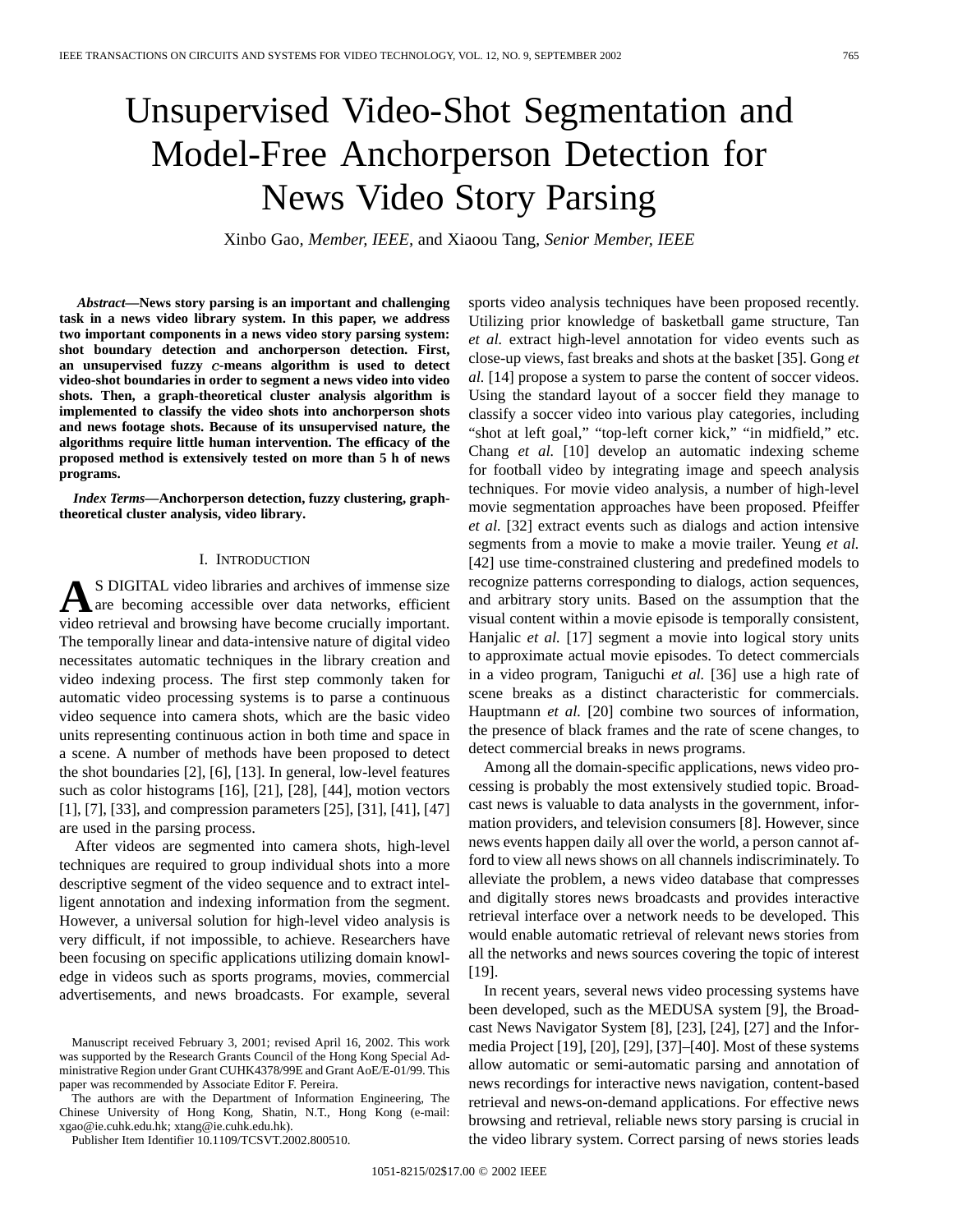

Fig. 1. Tree-structured representation of a typical news program. A-Shots: Anchorperson shots. N-Shots: News footage shots.

to much more effective retrieval than simple linear or keyword only search. Merlino *et al.* [27] empirically demonstrate that the speed with which a user can retrieve relevant stories that are well segmented can be orders of magnitude faster than the speed of linear search or simple keyword-based search. Without good story parsing, all other components of a video library are significantly less useful, because the user cannot locate desired material efficiently [20].

The MEDUSA system does not provide story parsing, while BNN uses simple linguistic discourse structure for segmentation. Although Informediatries to integrate multiple cues from speech, closed caption, and visual content, it relies mostly on textual and linguistic information from closed-caption tokens and automatically recognized speech transcripts. Visual cues are limited to simple processing such as black screen detection and color histogram analysis and the overall segmentation performance is still less than satisfactory. As video's primary distinction from speech and text information, visual information in video should understandably play an important role in the story segmentation process. To effectively utilize visual cues, several techniques have been proposed [3], [11], [15], [18], [22], [45], [46]. Visual cues are not only essential for videos where textual information is hard to extract, but are also more stable than linguistic cues.

In [45], based on the observation of news programs aired by the Singapore Broadcasting Corporation (SBC), Zhang *et al.* assume a straightforward temporal syntax of a news video—a sequence of news stories interleaved with commercials. Each news story is composed of an anchorperson shot followed by relevant news footage. Therefore, a news program can be represented as a hierarchical tree-structured model as shown in Fig. 1. Such a simple news structure has been observed for news programs in Singapore (SBC) [22], [45], Hong Kong (ATV, TVB) [12], [26], and local news in the U.S. [15]. News story parsing, therefore, becomes a problem of how to distinguish anchorperson shots from news footage shots. Even for more complicated news program structures, anchorperson shots still serve as the root shots for constructing news stories [20]. Thus, detecting anchorperson shots plays a key role in news story parsing.

Most of the existing anchorperson detection methods are based on the model matching strategy [3], [11], [15], [45]. Following Swanberg's proposal [34], Zhang *et al.* construct three models for an anchorperson shot: shot, frame, and region, [45]. An anchorperson shot is modeled as a sequence of frame models and a frame is modeled as a spatial arrangement of regions. Thus, recognizing an anchorperson shot involves testing that every frame satisfies a frame model, which in turn means testing each frame against a set of region models. These models vary for different TV stations. It is difficult to construct all the possible models for different news videos. Moreover, the model matching method has a high computational complexity. Gunsel *et al.* identify anchorperson shots by color classification and template matching [15]. They first extract possible regions where anchorpersons may be situated with skin detection and histogram intersection, then compare these regions with templates stored in the application data. Like Zhang's proposal, the creation and matching of templates are time-consuming processes and strongly depend on the application data. The face detection approach by Avrithis *et al.* [3] is quite complicated, with a number of parameters needing to be manually tuned. Given that face detection in a still image is already difficult enough, face detection in video is too time-consuming for practical application. Furthermore, since the method also requires training data for classification, it is not an unsupervised approach. The template based method by Hanjalic *et al.* [18] assumes that different anchorperson models have the same background. This is not true for most news stations. Because of different camera angles, different models have different backgrounds. Adding the changing clothes color and news icon, we find less than 30% similarity between different models in our dataset, which is not enough to distinguish the anchorperson shots. In addition, the complicated template matching method is very time consuming.

In this paper, we present a practical unsupervised shot boundary detection technique and a model-free anchorperson shot classification algorithm for news story parsing. First, a two-pass modified fuzzy  $c$ -means algorithm is used to detect the shot boundaries and partition the video frames into video shots. High-accuracy results are obtained through a fuzzy-membership based refinement process and the distinction between abrupt shot transition and gradual shot transition is found using a binary pattern matching method. Then, a graph-theoretical cluster (GTC) analysis method is employed to classify the video shots into anchorperson shots and news footage shots. The news story is finally constructed according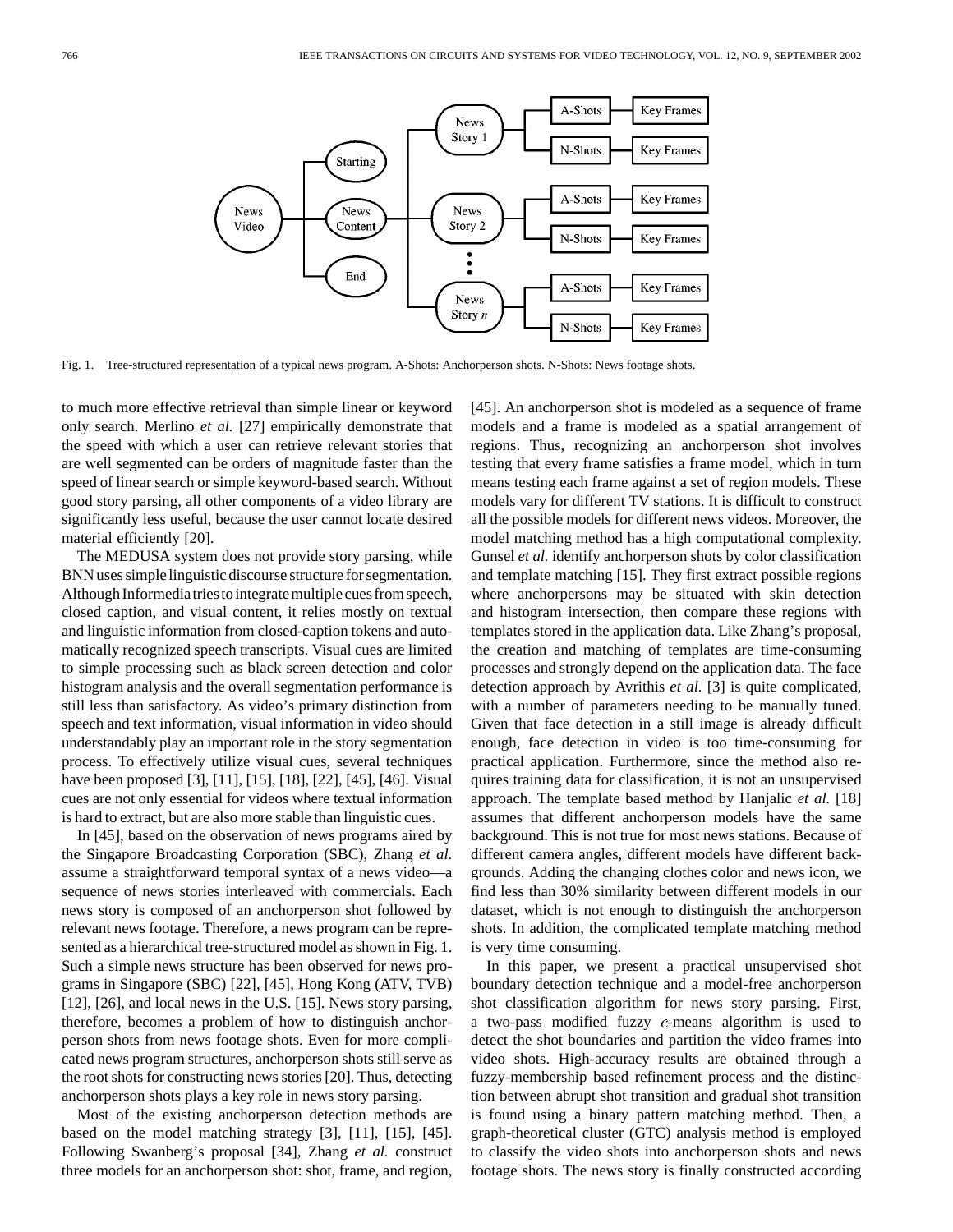to the simple temporal syntax mentioned above. As a self-organized model-free approach, the proposed method is much simpler and faster than the model matching approach. We obtain high-accuracy experimental results on a large data set containing over 3,907 video shots and 255 news stories from the news programs of two leading news stations in Hong Kong. However, we need to point out that automatic parsing of all types of news story is not exactly achieved here. We are only using the simple news structure in Fig. 1 to test the efficacy of the two key components of a news parsing system.

The rest of this paper is organized as follows. First, the fuzzy clustering algorithm for shot boundary detection is introduced in Section II. Section III describes the GTC analysis method and its application in anchorperson shot identification. The experimental results are presented in Section IV. Finally, conclusions and suggestions for future work are given in Section V.

#### II. SHOT BOUNDARY DETECTION

A shot boundary corresponds to either a significant change in the overall color composition or a significant change in the object location or both. To reliably detect the frame-to-frame content change, we use two conventional frame difference metrics, the histogram difference metric (HDM) and the spatial difference metric (SDM), to measure the dissimilarity between the adjoining frame pair.

#### *A. Definition of Dissimilarity Metrics*

Let  $f_t$  denote the the frame, and  $f_{t+1}$  denote the  $(t + 1)$ th frame in a video sequence. Let  $I_t(i, j)$  and  $I_{t+1}(i, j)$  denote the intensity of a pixel at location  $(i, j)$  in the frames  $f_t$  and  $f_{t+1}$ respectively. Let the frame size be  $M \times N$ . The spatial difference based metric SDM is defined as

$$
D_S(t) = \frac{1}{M \times N} \left( \sum_{i=1}^{M} \sum_{j=1}^{N} |I_t(i,j) - I_{t+1}(i,j)|^p \right)^{1/p} (1)
$$

where  $p \in [1, +\infty)$ . The cases of  $p = 1$  and  $p = 2$  are of particular interest. They are often called "city block" and "Euclidean" distances, respectively. Since the SDM does not take into account the camera motion, it may produce false alarms for shot boundary detection. To this end, we introduce another popular metric, histogram difference metric.

Let  $H_t(k)$  denote the gray-level or color histogram for the th frame, where  $k$  is one of the  $L$  possible colors or gray levels. Then the histogram difference based metric HDM is computed for every frame pair as

$$
D_H(t) = \frac{1}{M \times N} \left( \sum_{k=1}^{L} |H_t(k) - H_{t+1}(k)|^p \right)^{1/p}.
$$
 (2)

For convenience of processing, we first normalize the SDM and HDM into the interval [0, 1]. Fig. 2 shows a plot of the normalized SDM and HDM (with  $p = 1$ ) for a news video clip. If we slide a small window through the plot, we see that sometimes there is a single high pulse in the window and sometimes there are a number of consecutive medium-height pulses. They correspond to the two types of camera shot transition, break and dis-



Fig. 2. Plot of (a) normalized spatial difference metric and (b) histogram difference metric with the parameter  $p = 1$ .

solve, respectively. A break is an abrupt transition between two camera shots that is completed within two consecutive frames. A dissolve is a gradual transition between two camera-shots that takes several frames and can be a fade-out, a fade-in, or a combination of both.

Based on the frame difference metrics, traditional methods usually use a threshold to detect the shot boundaries. However, past studies on the statistical behavior of frame difference show that a threshold that is appropriate for one type of video data may not yield acceptable results for another type of input [15]. To overcome this major drawback, the  $K$ -means algorithm is proposed for unsupervised shot boundary detection [15], [30]. This method treats syntactic video segmentation as a simple two-class clustering problem, where the two-class labels are "significant change" (SC) and "no significant change" (NSC). In practice, there is no distinct boundary between the two categories, since the distinction between the features of a shot boundary frame and a regular frame is rather ambiguous. So, we introduce the fuzzy classification technique to distinguish the two categories of frame pairs.

## *B. Fuzzy Classification*

After extracting the frame difference metrics from the video data, all frame pairs are mapped to a point-set in the feature space  $F_D$  spanned by the SDM and HDM metrics

$$
F_D = \{ F_D(t) = (D_S(t), D_H(t)) \mid t = 1, 2, \dots, T \}.
$$
 (3)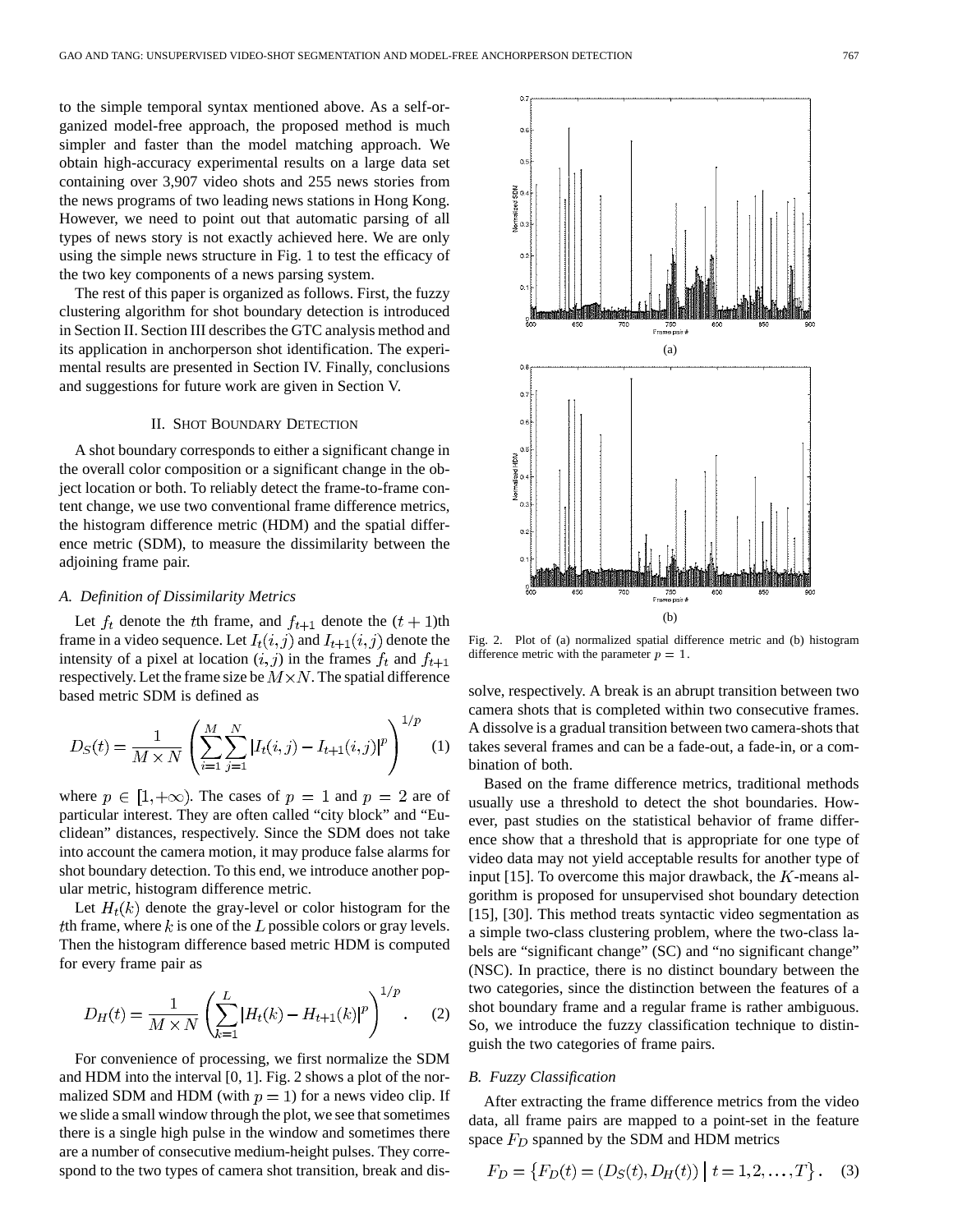Then, the problem of shot boundary detection becomes partitioning the feature space into two subspaces, SC and NSC.

First, we define the fuzzy 2-partition of the feature space  $F_D$ . Let  $V_{2T}$  be a set of real  $2 \times T$  matrices and  $u_{it}$ ,  $i = 1, 2$ ,  $t = 1, 2, \dots, T$  denote the membership degree of the the vector  $F<sub>D</sub>(t)$  in the *i*-th category. Then the fuzzy 2-partition space of  $F_D$  is defined by

$$
M_{f2} = \left\{ U \in V^{2T} \middle| u_{it} \in [0,1], \forall i, t; \right\}
$$

$$
\sum_{i=1}^{2} u_{it} = 1, \forall t; 0 < \sum_{t=1}^{T} u_{it} < T, \forall i \right\}.
$$
 (4)

The two rows of the matrix  $U \in M_{f2}$  define two fuzzy subsets corresponding to the SC and NSC subspaces.

To obtain the optimal  $c$  fuzzy subspaces, we adopt the fuzzy -means (FCM) algorithm. FCM is an objective function based fuzzy clustering algorithm. The least-mean-square error is often used as the criterion function. For our application, the objective function can be constructed as

$$
J_m(U, v) = \sum_{i=1}^{c} \sum_{t=1}^{T} (u_{it})^m \cdot ||F_D(t) - v(i)||^2
$$
 (5)

where  $c = 2$  corresponds to the fuzzy 2-partition,  $U \in M_{f2}$ ,  $v \in R^{2 \times 2}$  is the cluster center or prototype of the fuzzy subset  $\{u_i|i=1,2\}$ , and  $m \in [1,+\infty)$  is the weight exponent, which controls the fuzziness of the algorithm. In general, the proper range for m is [1.5, 2.5]. Here, we take  $m = 2$  in the FCM algorithm.

By minimizing the objective function (5), we obtain the optimal fuzzy space partition  $U^*$  and the optimal cluster prototype  $v^*$  [5], given by

$$
u_{it}^* = \left(\sum_{k=1}^c \left(\frac{\|F_D(t) - v^*(i)\|}{\|F_D(t) - v^*(k)\|}\right)^{2/(m-2)}\right)^{-1}
$$
(6)

$$
v^*(i) = \frac{\sum\limits_{i=1}^{N} (u_{it}^*)^{m} \cdot F_D(t)}{\sum\limits_{t=1}^{T} (u_{it}^*)^{m}}.
$$
\n(7)

Fig. 3 shows a plot of feature points in the 2-D metric space and the partition result using the FCM algorithm. The final classification result is obtained by defuzzifying the optimal fuzzy partition matrix  $U^*$ . This operation contains two steps. First, for the  $F_D(t)$  with a distinctive membership value, *i.e.*,  $u_{it} \in$  $[0, 0.4]$   $\cup$   $[0.6, 1]$ , the defuzzification is carried out according to the rule

$$
\mu(t) = \begin{cases} 1: & u_{1t} \ge u_{2t} \\ 0, & \text{otherwise} \end{cases}
$$
 (8)

where  $u_1 = \{u_{1t} | t = 1, 2, ..., T\}$  denotes the fuzzy subspace of the SC category,  $u_2$  denotes the fuzzy subspace of the NSC category and  $\mu(t)$  is the indicator function of the feature vector  $F_D(t)$  in the SC category.



Fig. 3. (a) Frame pairs in the feature space. (b) Classification results using the two-step FCM algorithm.

For the  $F_D(t)$  with a fairly fuzzy membership value, *i.e.*,  $u_{it} \in [0.4, 0.6]$ , we further refine the classification of  $F_D(t)$ . We define a new frame difference metric

$$
D_F(t) = D_S(t) \times D_H(t). \tag{9}
$$

For the  $F_D(t)$  with  $u_{it} \in [0.4, 0.6]$ , if the corresponding  $D_F(t)$ is a local maxima, then at least one of  $D<sub>S</sub>(t)$  and  $D<sub>H</sub>(t)$  is a local maxima. For a frame pair with a larger frame difference metric than all its neighbor frame pairs, it more likely corresponds to a shot boundary. Therefore, we classify those fuzzy frame pairs with local maxima  $D_F(t)$  into the SC category. Using the two-step defuzzification scheme, we obtain the crisp partition result of the frame pairs shown in Fig. 3. In the plot, the points whose membership results are modified by the second step processing are denoted by " $\odot$ " (change from NSC to SC) and " $\mathbb{Z}$ " (change from SC to NSC).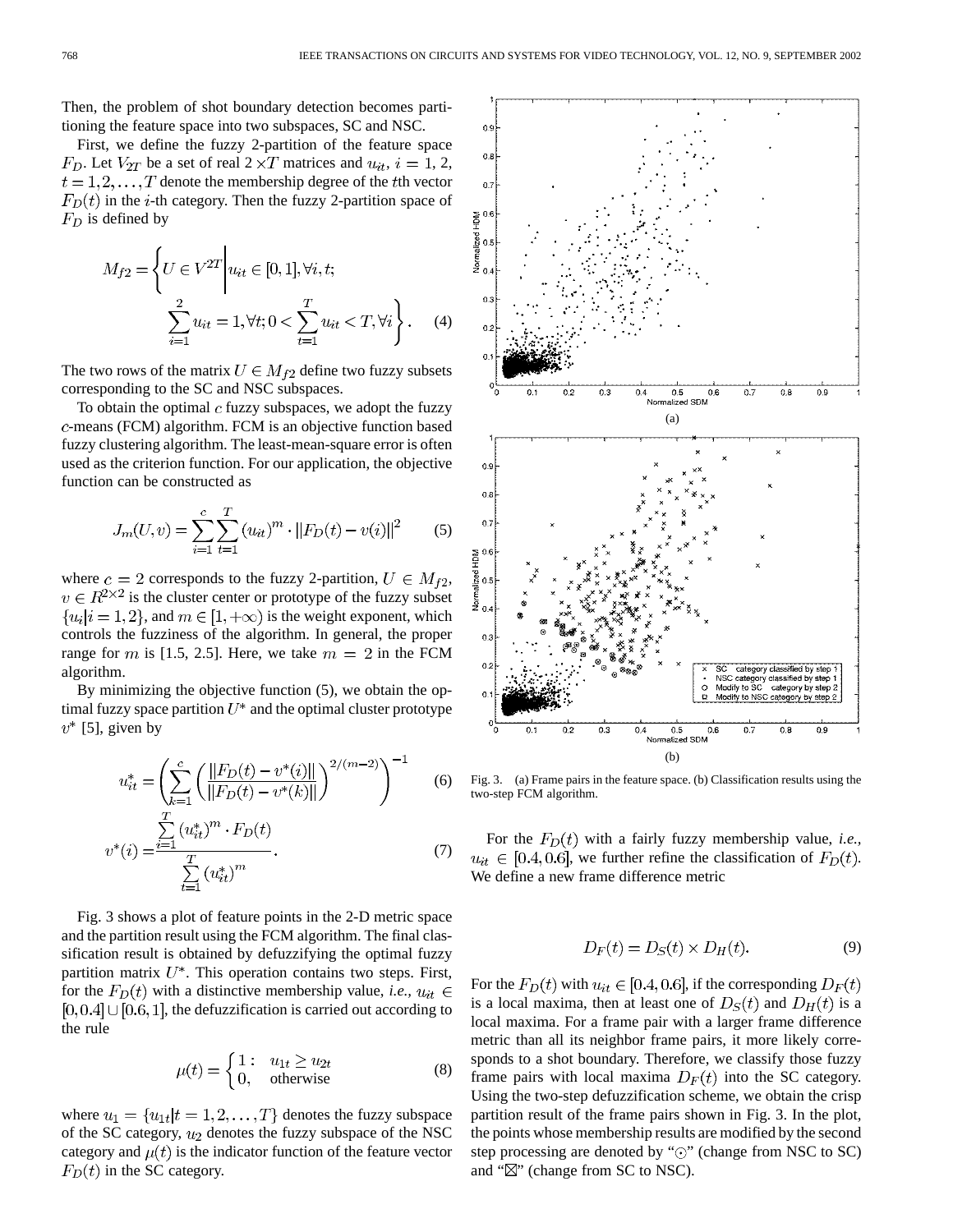

Fig. 4. Key frames of news footage shots in a news program.

# *C. Two-Pass Shot Boundary Detection*

Since the difference metrics SDM and HDM normally have to be computed for every contiguous frame pair in the video stream, for a 20-min news program there are approximate 30 000 (20  $\times$  60 s  $\times$  25 fps) frame pairs to be processed. The computational cost is fairly high. Moreover, too many frame pairs from the NSC category will degrade the performance of the FCM algorithm since the algorithm usually performs best when the two categories are comparable in size. To reduce the computational complexity, we propose a two-pass scheme to speed up the shot boundary detection process.

In the first pass, we only compute frame difference between two frames that are a fixed interval apart. Assume the interval is set at  $\Delta t$ , then the frame difference metrics are extracted only for frame pair  $(f_{n\Delta t}, f_{(n+1)\Delta t})$ . Thus, for a program of length T, there are totally  $T/\triangle t$  operations in the first step. In the second pass, we only need to conduct frame by frame computation on those intervals where significant change are detected in order to find the accurate shot location. Assume that  $S$  shot boundaries are detected in the first step, then the second pass will need  $\Delta t \cdot S$  operations. To minimize the total number of operations in the two passes

$$
\min\left\{\frac{T}{\triangle t}+\triangle t\cdot S\right\}
$$

we need to have  $\Delta t = \sqrt{T/S}$ . By manually labeling the shot boundaries of large amount of news programs, we find that the number of shot boundaries for a 20-minute news program is around 1% of the total number of video frames, *i.e.*,  $S = 1\%$ . T. Therefore, the optimal interval  $\triangle t$  approximates 10, which gives the total number of operations as 6000, or only 20% of the original operations.

As mentioned above, there exist two types of video-shot transition, abrupt and gradual transition. For the abrupt transition, there is only one single frame pair with significant change of the frame difference metrics. However, for the gradual transition, there are a number of consecutive frame pairs with significant content changes. Here we treat each gradual transition as a very short camera shot. We only consider the first and last frame pairs of a gradual transition as shot boundaries. So, not all the frame pairs in the SC category are shot boundaries. To locate the shot boundaries, we analyze the "0–1" binary string formed by the sequence of  $\mu(t)$ ,  $t = 1, 2, ..., T$ . An abrupt transition corresponds to the sequence pattern, "010" and the boundary of a gradual transition corresponds to the pattern "011" or "110". By detecting the three sequence patterns, we can locate the exact location of shot boundaries.

## III. VIDEO-SHOT CLASSIFICATION

Once a news video is partitioned into individual video shots, the next step of video segmentation is to classify the video shots into anchorperson shots and news footage shots.

For convenience of processing, one frame is extracted from each video shot as a key frame to represent the shot. Most traditional methods use model matching on these key frames to identify the anchorperson shots. However, the template model building process is complex and time-consuming. To develop a model-free method, we introduce the GTC algorithm to analyze the relationship among the key frames. We know that each single news program has a finite number of models for the anchorperson frames and each anchorperson model appears no less than twice in a news program. We also observe that most key frames of news footage shots are very different from each other as shown in Fig. 4. However, the key frames from two anchorperson shots of the same model are very similar. Fig. 5 shows examples of key frames of anchorperson shots in a Hong Kong TVB station news program (January 26, 2000). We can see that since the key frames with the identical model have the same background and anchorperson, they thus have similar color histogram and spatial content. Based on this similarity, we can group anchorperson shots of each model in a self-organized fashion through the GTC method to distinguish them from the individually distributed news footage shots.

# *A. GTC Analysis*

The GTC method was initiated by Zahn [43]. It takes the given data as vertices in the feature space and then constructs the minimum spanning tree on these vertices. Cutting those edges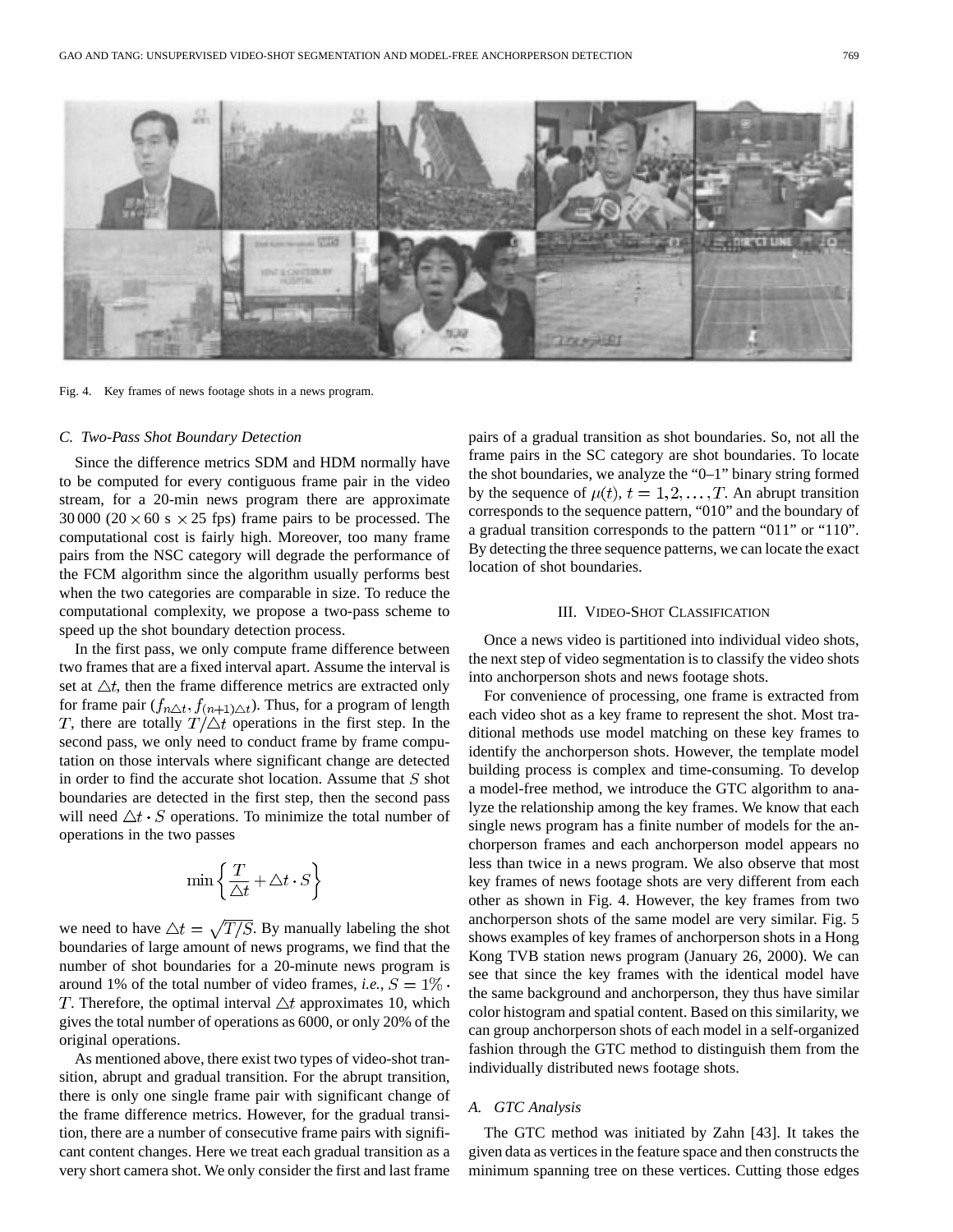

Fig. 5. Key frames of anchorperson shots in a news program.

greater than a given threshold, it explores the proximity relationship of nodes using connectivity among the nodes. We discuss the detailed algorithm in this section.

First, several terms on the graph theory and a theorem on the minimum spanning tree need to be reviewed [4].

*Graph:* A nonorientated graph *G* is a set of *vertices* (*nodes*) and *edges* (*arcs*) which connect them

$$
G = [X, E]
$$
  
\n
$$
X = \{x_1, x_2, ..., x_n\}
$$
  
\n
$$
E = \{e_{ij} = (x_i, x_j) \mid x_i, x_j \in X\}
$$
 (10)

where  $X$  is the set of vertices and  $E$  is the set of edges.

*Path:* A path  $P$  of length  $K$  through a graph is a sequence of connected vertices:  $P = \langle x_1, x_2, \dots, x_{K+1} \rangle$  where, for all  $i \in (1, K), (x_i, x_{i+1})$  is in E.

*Cycle:* A graph contains no cycles if there is no path of nonzero length through the graph  $P = \langle x_1, x_2, \dots, x_{k+1} \rangle$ , such that  $x_1 = x_{k+1}$ .

*Spanning Tree:* A spanning tree of a graph  $G$  is a set of  $(n -$ ) edges that connect all vertices of the graph. A tree is a graph  $[X, T]$  without a cycle. The graph  $[X, T]$  is a tree if and only if there exists one and only one path between any pair of vertices.

*Minimum Spanning Tree (MST):* In general, it is possible to construct multiple spanning trees  $[X, T_i]$   $(i > 1)$  for a graph G. If a weight  $w(e)$  is associated with each edge e then the minimum spanning tree is the set of edges, MST, forming a spanning tree, such that

$$
w(MST) = \min_{i} \left\{ \sum_{e \in T_i} w(e) \right\}.
$$
 (11)

It is unique if all weights are different.

*Cocycle:* By removing an edge  $e$  from the tree  $[X, T]$ , we create two connected components of vertices  $A \subset X$  and  $\overline{A} =$  $X - A$ . The cocycle  $\theta^e$  is defined as:

$$
\theta^e = \{e_{ij} \mid x_i \in A, x_j \in \bar{A}, \bar{A} = X - A\}
$$
 (12)

*i.e.*, the set of edges that connect a vertex of  $\tilde{A}$  with a vertex of A in graph  $[X, G]$ .

The following theorem gives the necessary and sufficient condition for constructing a minimum spanning tree.

*Theorem 1:* A necessary and sufficient condition for  $[X, T]$ to be a minimum spanning tree of G is that for all edges  $e \in E$ the cocycle  $\theta^e$  (such that  $\theta^e \cap T = \{e\}$ ) satisfies:  $w(e) \leq$  $w(s), \forall s \in \theta^e (s \neq e).$ 

*Forest:* A graph without a cycle, and which is not connected, is called a *forest*. Each connected component is a *tree*.

For the GTC analysis, we can use the feature vectors of the studied objects as the vertices of a nonoriented graph  $G =$ [X, E]. So for a set of n objects, we have a vertex set  $X =$  ${x_1, x_2, \ldots, x_n} \subset R^p$ . We define the weight of any edge  $e_{ij}$ ,  $(1 \le i, j \le n)$  as the distance between the node pair  $(x_i, x_j)$ 

$$
w(e_{ij}) = ||x_i - x_j||, \ x_i, x_j \in X.
$$
 (13)

We can then group the object clusters through the following steps.

1) Construct the minimum spanning tree using the Prim algorithm [4]

$$
MST = \{(A, T) | A = X, T = \{e_1, \dots, e_{n-1}\}\}\
$$
  
with

$$
w(MST) = \min \{ w(Tree) | Tree = (X, T') \}.
$$
 (14)

2) Cut the edges whose weights exceed a threshold  $\gamma$  from the MST to form a forest on the node set  $X$ 

$$
F = \{(X, E') \mid E' = T - \{e'|w(e') > \gamma\}\}.
$$
 (15)

3) Find all the trees  $\{(X_i, T_i)|i = 1, 2, \ldots, m\}$  contained in the forest  $F$ 

$$
F = \bigcup_{i=1}^{m} (X_i, T_i), \text{ where } \bigcup_{i=1}^{m} X_i = X, \bigcup_{i=1}^{m} T_i = E'. \tag{16}
$$

4) Consider each tree  $(X_i, T_i)$  as a potential object cluster.

To demonstrate the GTC analysis, we give a simple example in Fig. 6. For a point-set of 40 nodes in a 2-D space, the city block distance between any two nodes is used to define the weight of the edge. Using the Prim algorithm, a minimum spanning tree is obtained as shown in Fig. 6(a). By removing all the edges with weights greater than a threshold ( $\gamma = 1$ ), we arrive at a forest containing six trees (clusters), which are the connected components shown in Fig. 6(b). From this example, we see that the GTC method automatically groups similar nodes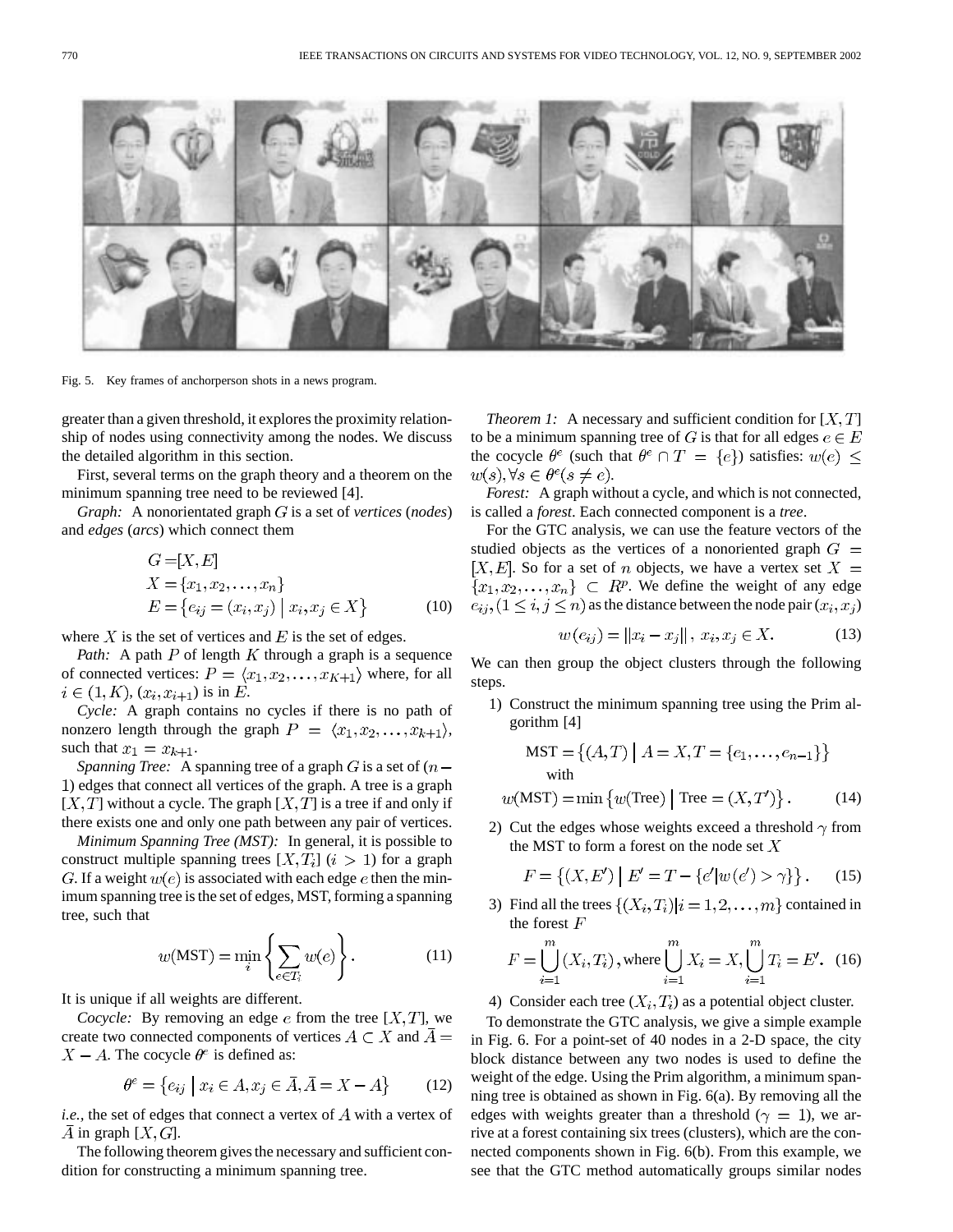

Fig. 6. (a) MST. (b) Forest obtained by the GTC algorithm.

into clusters. Since each anchorperson model appears several times in a news program and the key frames in different shots have very similar content, we can use GTC analysis to group similar anchorperson frames into clusters to separate them from key frames of news footage shots.

#### *B. Anchorperson Shot Detection*

As shown in Fig. 7, the anchorperson shot detection scheme is composed of four steps: short shot filtering, key frame extraction, GTC analysis and post-processing.

In general, an anchorperson shot should last for more than 2 s, since the shot should involve at least one sentence by the reporter. Therefore, given the total number of frames  $N_S^i$  in a shot, assuming the playing frame rate of the news program is  $R_f$ , if  $N_S^i < 2 \cdot R_f$ , the shot is considered as news footage. Otherwise, the shot will be further analyzed through later steps. This helps to reduce the computational burden of the following modules.

The next step is the key frame extraction. In general, key frame selection is itself an important research topic. Selecting the most representative key frame is important for many video processing applications. This is not quite the case for the anchorperson detection study. Since our focus is on anchor shot detection, key frame selection in an anchorperson shot affect the algorithm performance much more than key frame selection in a scene shot. However, for an anchorperson shot, video frames remain almost stationary, thus choosing which frame to be a key frame does not make much of a difference. On the other hand, for a scene shot, key frame selection may be important for such application as visual abstraction, but hardly makes a difference in anchorperson detection. Since no matter which frame is selected, as long as it is not identical to key frames from other video shots, it will not be identified as an anchorperson candidate. Considering possible camera motions at the beginning and end of a shot, we simply take the middle frame as the key frame. These key frames are the input to the GTC analysis module.

Since we need to construct a nonoriented weighted graph on the key frames in the cluster analysis module, we first define the weight of an edge in the graph as the distance between two key frames. To be robust to noise, the metric proposed in [28] is used to compute the distance between two key frames. As shown in Fig. 8, the two key frames of Fig. 8(a) are divided into 16 regions of the same size. Then, histograms of corresponding regions in the two key frames are compared and the eight regions with the largest histogram differences are discarded to reduce the effects of object motion and noise. The remaining regions of the two key frames are shown in Fig. 8(b). The distance between these two key frames is then defined as the sum of the histogram differences of the remaining regions. Since we use the the color histogram of the 16 regions  $H_i^i(k)$ ,  $i = 1, 2, \ldots, n$ ,  $j = 1, 2, \ldots, 16, k = 1, 2, \ldots, L$  to describe the key frames, where *n* is the number of key frames and  $L$  is the number of colors, the key frames  $\{H^i | i = 1, 2, \ldots, n\}$  can be considered as a set of points in the space  $R^{16\times L}$ . So the GTC algorithm can be used to analyze the proximity relationship of the key frames. Since the anchorperson key frames of the same model have very similar color histograms, they will be grouped into subtrees in the key frame forest. The computational complexity of the algorithm is not very high. Given  $N$  key frames in a news program, only  $N(N-1)/2$  vector distances need to be computed.

For the output of the GTC algorithm, we consider all the key frames in a subtree with no less than two nodes as potential anchorperson frames, i.e.,

$$
A_{p1} = \left\{ x \in \bigcup_{i} T_i \mid T_i \in \text{MST and } |T_i| \ge 2 \right\}
$$
 (17)

where MST is the constructed minimum spanning tree on the key frames,  $T_i$  is the obtained subtree by the GTC algorithm and  $|T_i|$  is the size or node number of  $T_i$ .

It is possible that some news footage shots also have nearly identical key frames, which may be grouped into a cluster or subtree by the GTC algorithm. For example, a person giving a speech is shown several times in a news story. Fortunately, most of these types of news footage shots appear in a single news story. When the false anchorperson shots appear several times in one story, they cut the story into several small pieces. By *a priori* knowledge, we know that a complete news story should last at least 10 s. Therefore, a minimal interval filtering can be used to detect false anchorperson clusters. After the minimal interval of each cluster is computed, we remove the key frame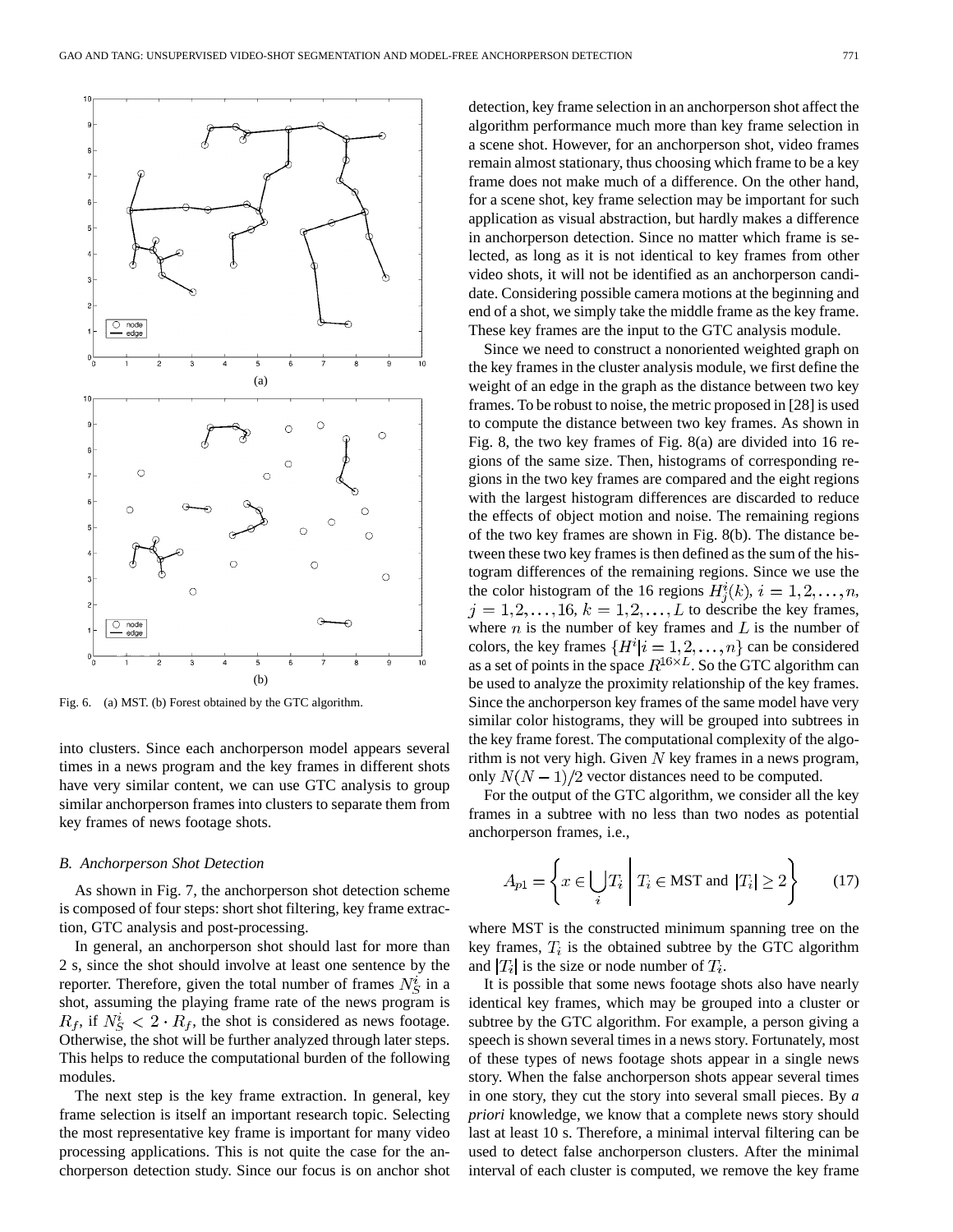

Fig. 7. Diagram of the anchorperson shot detection scheme.





(b)

Fig. 8. (a) Two key frames were divided into 16 regions. (b) Eight regions of the two key frames with similar histograms.

clusters that contain a news story shorter than 10 s. Finally, we get the refined potential anchorperson frames

$$
A_{p2} = \{ A_{p1} - T_i \mid \exists \triangle t (x_i, x_j) < 10s, \,\forall \, x_i, x_j \in T_i \} \,. \tag{18}
$$

In some situations, the key frames in a cluster may have similar histograms but different content. For example, two frames may have the same background and objects, but the objects are at different locations in the frames. To detect this situation, we use the spatial difference metric SDM between the frames in a cluster. If a cluster has an average  $\overline{SDM}$  higher than a threshold  $\lambda$ , the whole cluster is removed from the anchorperson frame list. By using the SDM filtering, we obtain the final anchorperson frames

$$
A_{p3} = \left\{ A_{p2} - T_i \mid \overline{\text{SDM}}(T_i) > \lambda \right\}.
$$
 (19)

In the anchorperson shot detection scheme, two thresholds, the  $\gamma$  for the GTC algorithm and the  $\lambda$  for the post-processing, need to be specified in advance. In general, they can be estimated by the fuzzy  $c$ -means algorithm. In the syntactic segmentation step, the FCM algorithm produces an optimal cluster prototype  $v^*$ . The prototype of NSC category  $v^*(2)$  is a 2-D vector  $(D_S^*, D_H^*)$ .  $D_H^*$  and  $D_S^*$  correspond to the average SDM metric and average HDM metric respectively. Both  $\gamma$  and  $\lambda$  are positively proportional to the  $D_H^*$  and  $D_S^*$  respectively. So, the selection of these thresholds can be computed adaptively based on the result of the FCM algorithm.

# IV. EXPERIMENTAL RESULTS

The methodology described above is applied to 14 news programs from the TVB and ATV news stations in Hong Kong. The detailed information of these news videos is summarized in Table I.

To evaluate the performance of the proposed scheme of news story segmentation, we use the standard *precision* and *recall* criteria, shown in the following:

$$
precision = \frac{number of hits}{number of hits + number of false alarms}
$$
 (20)  
recall = 
$$
\frac{number of hits}{number of hits + number of misses}
$$
 (21)

## *A. Shot Boundary Detection Experiment*

First, we evaluate the performance of the shot boundary detection algorithm. Table II shows the output of each step in the shot boundary detection process for the 14 news videos. For the total 3,907 video shots, there are 3,893 shot boundaries. The FCM algorithm detects 3,746 shot boundaries. The defuzzification post-processing further refines the results, adding 120 missed shot boundaries and excluding 36 false boundaries. Overall, the proposed method detects 3,830 video-shot boundaries, including 3,756 real shot boundaries and 74 false alarms. Thus, the precision is 98.07% and the recall is 96.48%.

In the final shot boundary set, there are 3,468 abrupt transitions and 362 gradual transmissions. Although the gradual transitions constitute only a minor portion of the overall shot transitions, most of the misses and false alarms of the shot boundaries appear with them. The misses are mainly due to the small content change between the frame pairs at some shot boundaries and the false alarms mostly result from the irregular camera operations during the gradual transitions.

The results seem much better than the state of the art algorithms evaluated in [13], where the best algorithm achieves 90%–95% recall with 70%–80% precision for abrupt transitions on 76 min of video programs. Our results are comparable to the results in [30], where a recall rate of 94.21% is achieved at 98.5% precision for 190 shot boundaries. However, our algorithms are much faster because of the two new techniques; the two-pass shot boundary detection and the selective refinement based on fuzzy membership values. We also distinguish between gradual and abrupt transition using a novel binary pattern-matching scheme.

#### *B. Anchorperson Detection Experiment*

The experimental results of anchorperson detection are given in Table III. Based on the 3,830 shot boundaries detected, all the news video programs are partitioned into video shots. After filtering out the too-short shots, we obtain 2,876 key frames for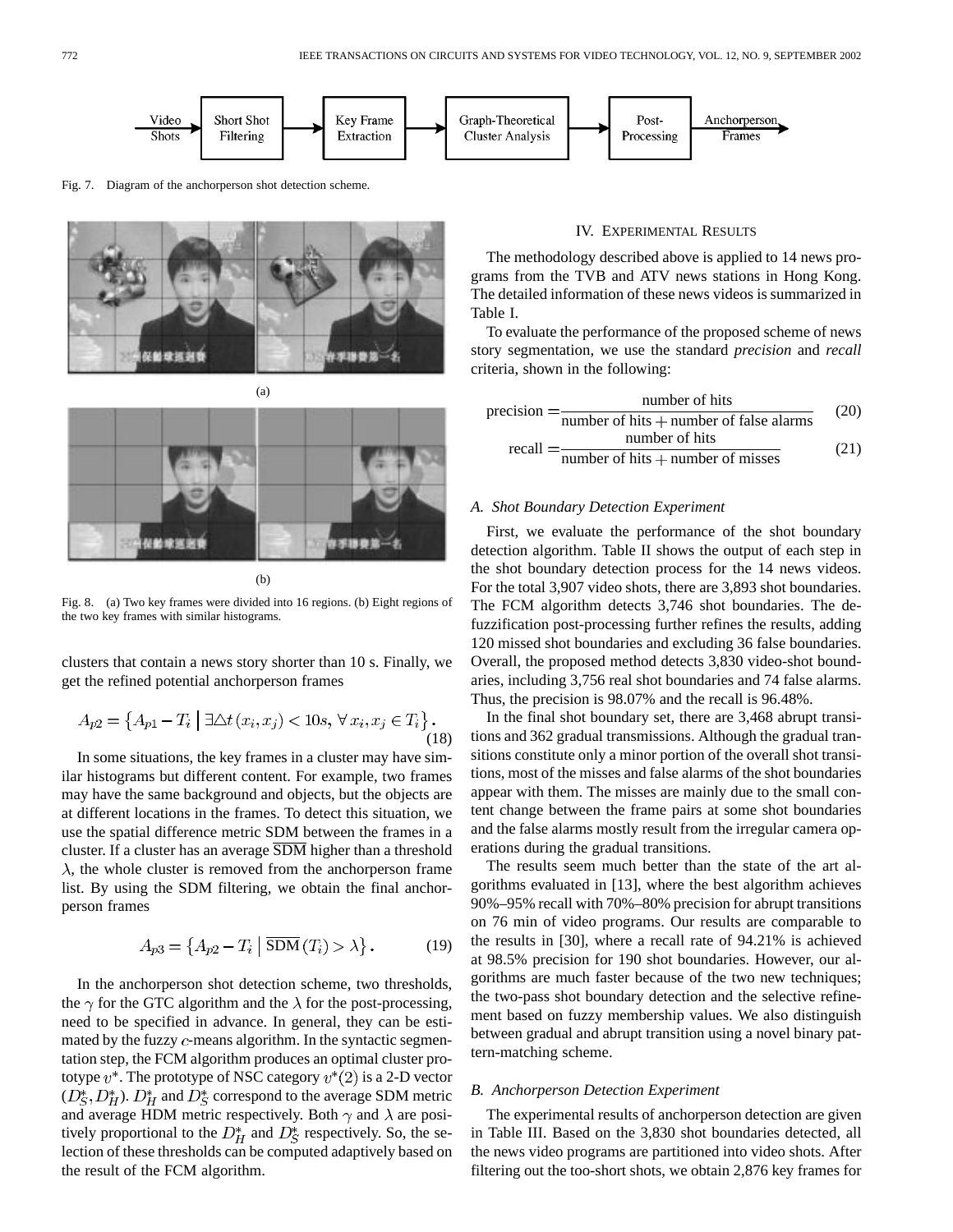| News video   | $\mathbf{r}$         | $\overline{2}$ | 3     | 4                | 5     | 6     | 7                | 8     | 9                    | 10    | 11    | 12    | 13    | 14    |  |  |  |
|--------------|----------------------|----------------|-------|------------------|-------|-------|------------------|-------|----------------------|-------|-------|-------|-------|-------|--|--|--|
| Duration     | 21:29                | 21:46          | 21:49 | 27:05            | 22:02 | 22:18 | 22:49            | 20:22 | 21:49                | 21:08 | 20:29 | 20:40 | 20:55 | 20:36 |  |  |  |
| Video shots  | 290                  | 279            | 297   | 311              | 292   | 250   | 295              | 239   | 285                  | 272   | 245   | 227   | 344   | 281   |  |  |  |
| News stories | 22                   | 21             | 18    | 19               | 20    | 15    | 20               | 14    | 17                   | 17    | 18    | 19    | 17    | 18    |  |  |  |
| File type    |                      |                |       | $MPEG-1$         |       |       | $MPEG-1$         |       |                      |       |       |       |       |       |  |  |  |
| Frame size   | $288\times352$ pixel |                |       |                  |       |       |                  |       | $288\times352$ pixel |       |       |       |       |       |  |  |  |
| Frame Rate   |                      |                |       | 25 frames/second |       |       | 25 frames/second |       |                      |       |       |       |       |       |  |  |  |
| Source       | TVB station          |                |       |                  |       |       |                  |       | ATV station          |       |       |       |       |       |  |  |  |

TABLE I DETAILED INFORMATION OF THE NEWS VIDEO PROGRAMS

| News program video        |               | $\overline{2}$ | 3              | 4            | 5   | 6   | 7        | 8              | 9   | 10  | 11       | 12             | 13  | 14  |     |
|---------------------------|---------------|----------------|----------------|--------------|-----|-----|----------|----------------|-----|-----|----------|----------------|-----|-----|-----|
| Detected by FCM algorithm |               | 277            | 267            | 291          | 307 | 277 | 231      | 284            | 224 | 281 | 256      | 234            | 207 | 338 | 272 |
| Corrected by              | Adding        | 9              | 7              | 6            | 7   | 17  | 9        | 8              | 5   | 5   | 9        | 5              | 10  | 12  | 11  |
| defuzzification           | Canceling     | 3              | $\overline{2}$ | $\mathbf{2}$ | 5   | 5   | $\Omega$ | $\overline{2}$ |     | 3   | $\Omega$ |                | 3   | 6   | 3   |
|                           | Hits          | 278            | 269            | 289          | 304 | 281 | 237      | 286            | 223 | 276 | 261      | 231            | 211 | 336 | 274 |
| Final results             | <b>Misses</b> | 11             | 9              | 7            | 6   | 10  | 12       | 8              | 15  | 8   | 10       | 13             | 15  | 7   | 6   |
|                           | False alarms  | 5              | 3              | 6            | 5   | 8   | 3        | 4              | 5   | 7   | 4        | $\overline{7}$ | 3   | 8   | 6   |

TABLE II SHOT BOUNDARY DETECTION ALGORITHM RESULTS

| <b>RESULTS OF ANCHORPERSON SHOT DETECTION ALGORITHM</b> |               |                |            |     |          |                |                |                |          |          |          |          |     |     |     |
|---------------------------------------------------------|---------------|----------------|------------|-----|----------|----------------|----------------|----------------|----------|----------|----------|----------|-----|-----|-----|
| News program video                                      |               | $\overline{2}$ | 3          | 4   | 5        | 6              | *              | 8              | 9        | 10       | 11       | $12 \,$  | 13  | 14  |     |
| Output of short shot filter                             |               | 204            | <b>200</b> | 221 | 242      | 203            | 216            | 213            | 191      | 210      | 225      | 162      | 182 | 204 | 203 |
| Detected by GTC algorithm                               |               | 34             | 36         | 33  | 26       | 25             | 29             | 30             | 28       | 23       | 23       | 30       | 28  | 41  | 37  |
| Output of post-processing                               |               | 22             | 21         | 18  | 19       | 18             | 16             | 22             | 14       | 17       | 17       | 18       | 19  | 17  | 16  |
| Final results                                           | Hits          | 22             | 21         | 18  | 19       | 18             | 14             | 20             | 12       | 17       | 17       | 18       | 19  | 17  | 16  |
|                                                         | <b>Misses</b> | 0              | $\Omega$   | 0   | $\Omega$ | $\overline{2}$ |                | $\overline{2}$ | $\Omega$ | $\Omega$ | $\Omega$ | $\Omega$ | 0   | 0   | 2   |
|                                                         | False alarms  | 0              | 0          | 0   | $\Omega$ | $\Omega$       | $\overline{2}$ | $\overline{2}$ | 2        | 0        | 0        | 0        | U   |     | N   |

TABLE III

the 14 news programs. Then, the GTC algorithm is used to analyze the key frames of each individual news program and identifies 423 potential anchorperson key frames. Post-processing refines the result and finally find 254 anchorperson key frames, in which we hit 248 real anchorperson key frames and get six false alarms. Therefore, we achieve a precision of 97.64% and recall of 97.25% for anchorperson shot detection. Note that because of the high accuracy in the shot boundary detection step, no error in the anchorperson detection step is caused by the mistakes in shot boundary detection step.

We find two types of errors in our experiments. The first type of error is due to the fact that some anchorperson models appear only once in a complete news program. Fig. 9(a)–(c) show the missed anchorperson key frames in news videos 5, 6, and 7, respectively. In these news programs, the anchorperson appears at the right/left side of frames in most cases. Since the missed frame models appear only once in the program, they are impossible to be detected by the cluster method. Fortunately, although the models of the missed frames appear only once in a single news program, they may appear several times in a combi-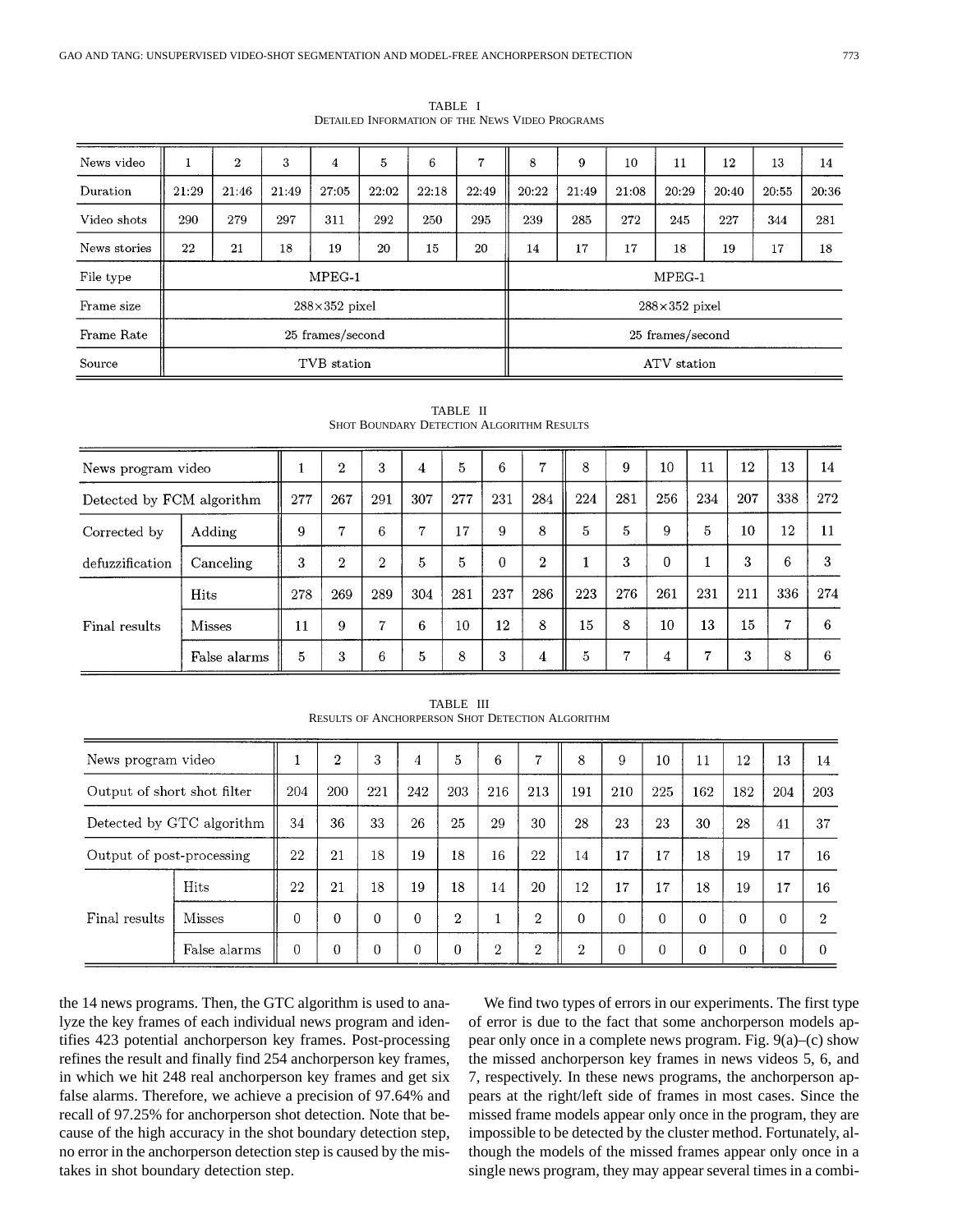

Fig. 9. (a) Two missed anchorperson shot key frames in news video 5. (b) Missed anchorperson shot key frame in news video 6. (c) Two missed anchorperson shot key frames in news video 7.





(b)

Fig. 10. (a) Two false key frames of anchorperson shots in news video 6. (b) Two false key frames of anchorperson shots in news video 8.

nation of a few news programs from the same news station. So, it is possible to reduce the miss rate of anchorperson frames by applying the GTC algorithm to a combination of more than one news program. For example, if videos 5, 6, and 7 are processed together, the first four of the five missing key frames would be detected because they appear twice in the overall program.

The second type of error is caused by news footage shots that are identical to each other. Fig. 10 shows two pairs of news shot key frames which are falsely identified as anchorperson key frames. The two key frames shown in Fig. 10(a) are the frames 143 97 and 245 60 frames and appear in the seventh and tenth news stories of news program 6, respectively. The two frames shown in Fig. 10(b) are frames 1299 and 7975, respectively, which appear in the first and third news stories of news program 8, respectively. Thus, not only do the two key frames look nearly identical, they also appear in two different news stories. This happens only in the rare situation when a news station uses identical footage for different news stories in the same day. In our test data, it only happens twice in the 14 days of news broadcasts.

Our post-processing step failed to detect these errors. This type of error may also be removed by integrating several news programs together and increasing the minimum key-frame number requirement in a cluster to more than two. Though we need to be cautious in deciding the number of news programs to integrate, with care given to both miss and false alarm errors. Since we have limited the false alarms to a very low rate, we can also afford to use more complicated method, such as anchorperson face recognition, to remove the errors.

Compared to existing model-based algorithms, our approach not only gives better performance, but is also computationally much simpler and requires little human intervention. The face detection approach by Avrithis *et al.* [3] achieves 97% recall at precision 95% in a test on 60 min of news video. The algorithm is complicated and computation intensive. In [15], the skin color detection algorithm correctly identified 142 out of 147 shots. Note that the 147 shots are the total number of shots, including both the anchorperson and news footage shots. In our case, we only incorrectly identified 13 out of more than 3,000 shots. In [22], with a set of predefined anchorperson models for two news programs of 39 stories, 38 stories are detected with four false alarms. None of the existing research reports computational complexity and only a small data set is used for their tests. The computational complexity of the GTC algorithm is  $O(n^2)$  with respect to the number of key frames in a news program. The robust and high-accuracy performance of our algorithm are clearly shown in the detailed experiments on a much larger data set (to the best of our knowledge, the dataset is the largest so far).

## V. CONCLUSION AND FUTURE WORK

We present an unsupervised video-shot segmentation method and a model-free anchorperson detection scheme for news story parsing. The system first segments the news program into video shots with the fuzzy  $c$ -means clustering algorithm. We introduce several novel techniques to improve the shot segmentation performance, including the two-pass strategy, postprocessing based on fuzzy membership values and abrupt and gradual transition differentiation through binary pattern matching. After the news video is parsed into camera shots, we detect anchorperson shots using the GTC algorithm. Individual news stories can then be constructed based on a much simplified temporal structural model of the news program. Experimental results on a data set significantly larger than most news video experiments in the literature have shown that both the shot boundary detection method and the anchorperson detection method are highly efficient.

We did not address the commercial breaks and the starting and ending sequence in the news video, since they can be detected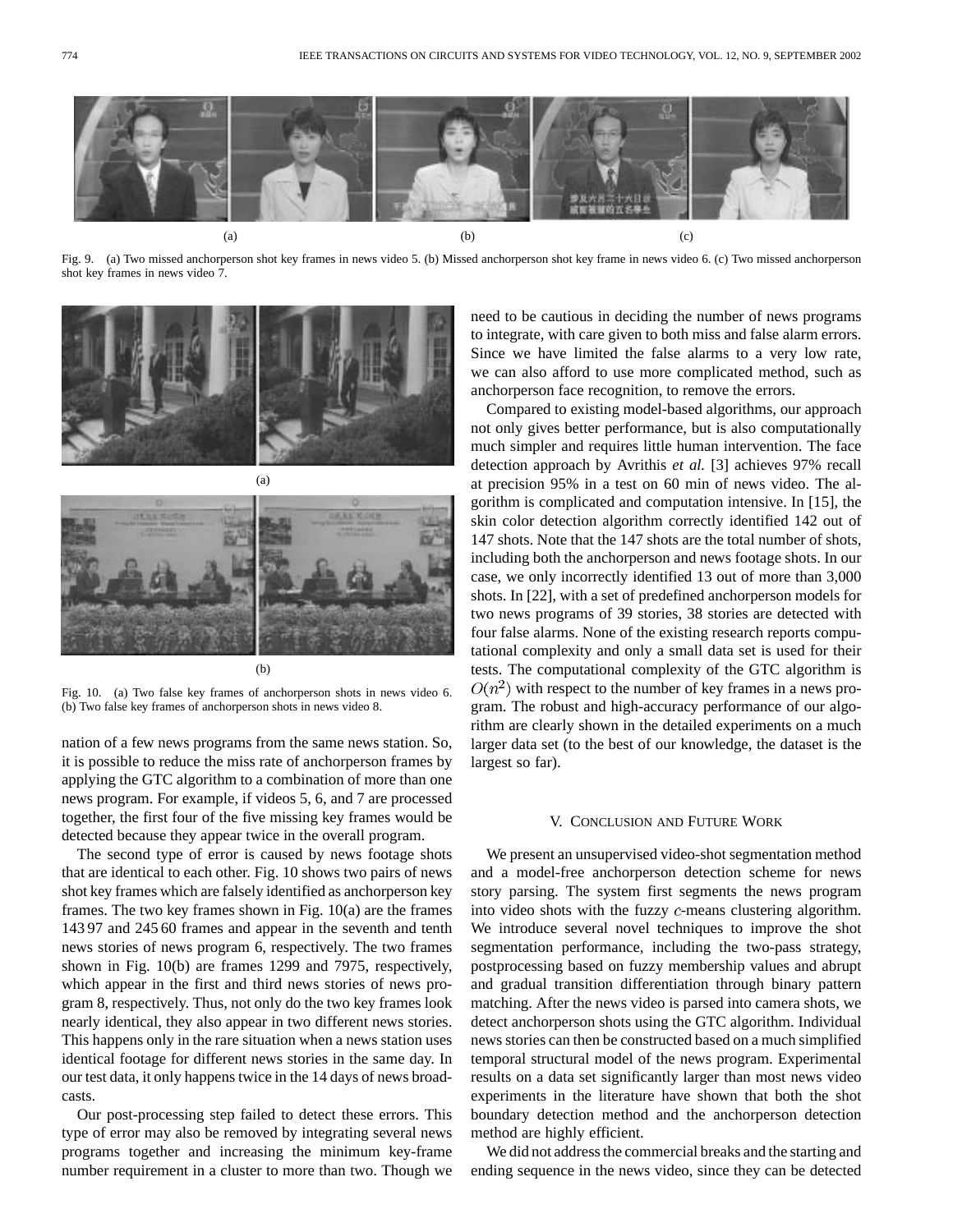by the existing work [20], [36]. Since the proposed scheme depends on a much simplified temporal structural model of news video, it has some inherent drawbacks. For instance, it cannot identify a change of news items within a single anchor shot sequence. It is impossible to overcome such a drawback using visual information alone. In many situations, news programs do not follow the simple temporal structure described here, therefore text captions and speech signals have to be combined with the visual information to segment news stories. We are working on integrating this work with text and speech-based news video analysis methods to develop a robust news story segmentation system.

## ACKNOWLEDGMENT

The authors thank Hong Kong TVB and ATV stations for providing the news programs, and also Dr. Q. Yang for valuable comments.

#### **REFERENCES**

- [1] A. Akutsu, "Video indexing using motion vectors," *Proc. SPIE Visual Communications and Image Processing*, vol. SPIE 1818, pp. 1522–1530, 1992.
- [2] Y. A. Aslandogan and C. T. Yu, "Techniques and systems for image and video retrieval," *IEEE Trans. Knowledge Data Eng.*, vol. 11, pp. 56–63, 1999.
- [3] Y. Avrithis, N. Tsapatsoulis, and S. Kollias, "Broadcast news parsing using visual cues: A robust face detection approach," in *Proc. IEEE Int. Conf. Multimedia and Expo.*, vol. 3, 2000, pp. 1469–1472.
- [4] R. Balakrishnan and K. Ranganathan, *A Textbook of Graph Theory*. New York: Springer-Verlag, 1999.
- [5] J. C. Bezdek, *Pattern Recognition With Fuzzy Objective Function Algorithm*. New York: Plenum, 1981.
- [6] J. S. Boreczky and L. A. Rowe, "Comparison of video shot boundary detection techniques," in *Proc. IS&T/SPIE Conf. Storage and Retrieval for Image and Video Databases IV*, vol. SPIE 2670, 1996, pp. 170–179.
- [7] P. Bouthemy, M. Gelgon, and F. Ganansia, "A unified approach to shot change detection and camera motion characterization," *IEEE Trans. Circuits Syst. Video Technol.*, vol. 9, pp. 1030–1044, 1999.
- [8] S. Boykin and A. Merlino, "Improving broadcast news segmentation processing," in *Proc. IEEE Int. Conf. Multimedia Computing and Systems*, vol. 1, 1999, pp. 744–749.
- [9] M. G. Brown, J. T. Foote, G. J. F. Jones, K. S. Jones, and S. J. Young, "Automatic content-based retrieval of broadcast news," in *ACM Multimedia'95*, San Francisco, CA, 1995, pp. 35–43.
- [10] Y. L. Chang, W. Zeng, I. Kamel, and R. Alonso, "Integrated image and speech analysis for content-based video indexing," in *Proc. IEEE Multimedia'97*, 1996, pp. 306–313.
- [11] B. Furht, S. W. Smoliar, and H. Zhang, *Video and Image Processing in Multimedia Systems*. Norwell, MA: Kluwer, 1995.
- [12] X. Gao and X. Tang, "Automatic news video caption extraction and recognition," *Lecture Notes in Computer Science 1983*, pp. 425–430, 2000.
- [13] U. Gargi, R. Kasturi, and S. H. Strayer, "Performance characterization of video-shot-change detection method," *IEEE Trans. Circuits Syst. Video Technol.*, vol. 10, pp. 1–13, 2000.
- [14] Y. Gong, L. T. Sin, C. H. Chuan, H. Zhang, and M. Sakauchi, "Automatic parsing of TV soccer programs," in *Proc. Int. Conf. Multimedia Computing and Systems*, May 1995, pp. 167–174.
- [15] B. Gunsel, A. M. Ferman, and A. M. Tekalp, "Video indexing through integration of syntactic and semantic features," in *Proc. Workshop Applications of Computer Vision*, Sarasota, FL, 1996, pp. 90–95.
- [16] A. Hampapur, R. Jain, and T. Weymouth, "Production model based digital video segmentation," *Multimedia Tools Applic.*, vol. 1, no. 1, pp. 9–46, 1995.
- [17] A. Hanjalic, R. L. Lagendijk, and J. Biemond, "Automated high-level movie segmentation for advanced video-retrieval system," *IEEE Trans. Circuits Syst. Video Technol.*, vol. 9, pp. 580–588, 1999.
- [18]  $\longrightarrow$ , "Template-based detection of anchorperson shots in news programs," in *Proc. IEEE Int. Conf. Image Processing (ICIP)*, Chicago, IL, 1998, pp. 148–152.
- [19] A. G. Hauptmann and M. J. Witbrock, "Informedia: News-on-Demand multimedia information acquisition and retrieval," in *Intelligent Multimedia Information Retrieval*, M. T. Maybury, Ed. Menlo Park, CA: AAAI Press, 1997, pp. 213–239.
- [20]  $\rightarrow$ , "Story segmentation and detection of commercials in broadcast news video," in *Proc. Advances in Digital Libraries Conf.*, Santa Barbara, CA, Apr. 1998, pp. 168–179.
- [21] C. F. Lam and M. C. Lee, "Video segmentation using color difference histogram," in *Lecture Notes in Computer Science 1464*. New York: Springer Press, 1998, pp. 159–174.
- [22] C. Y. Low, Q. Tian, and H. J. Zhang, "An automatic news video parsing, indexing and browsing system," in *Proc. ACM Multimedia*, Boston, MA, 1996, pp. 425–426.
- [23] M. Maybury, A. Merlino, and J. Rayson, "Segmentation, content extraction and visualization of broadcast news video using multistream analysis," in *AAAI Spring Symposium*, Stanford, CA, 1997, pp. 1–12.
- [24] M. T. Maybury and A. E. Merlino, "Multimedia summaries of broadcast news," in *Proc. Int. Conf. Intelligent Information Systems*, 1997, pp. 442–449.
- [25] J. Meng, Y. Juan, and S. F. Chang, "Scene change detection in a MPEG compressed video sequence," in *Proc. SPIE/IS&T Symp. Electronic Imaging Science and Technologies: Digital Video Compression: Algorithms and Technologies*, vol. 2419, 1995.
- [26] H. M. Meng, X. Tang, P. Y. Hui, X. Gao, and Y. C. Li, "Speech retrieval with video parsing for television news programs," in *Proc. ICASSP'2001*, Salt Lake City, UT, 2000.
- [27] A. Merlino, D. Morey, and M. Maybury, "Broadcast news navigation using story segmentation," in *Proc. ACM Multimedia*, Nov. 1997, pp. 381–389.
- [28] A. Nagasaka and Y. Tanaka, "Automatic video indexing and full-search for video appearances," in *Visual Database Systems*, E. Knuth and I. M. Wegener, Eds. Amsterdam, The Netherlands: Elsevier, 1992, vol. II, pp. 113–127.
- [29] Y. Nakamura and T. Kanade, "Semantic analysis for video contents extraction—Spotting by association in news video," in *Proc. 5th ACM Int. Multimedia Conf.*, 1997.
- [30] M. R. Naphade, R. Mehrotra, A. M. Ferman, J. Warnick, T. S. Huang, and A. M. Tekalp, "A high-performance shot boundary detection algorithm using multiple cues," in *Proc. Int. Conf. Image Processing*, vol. 1, 1998, pp. 884–887.
- [31] N. V. Patel and I. K. Sethi, "Video shot detection and characterization for video databases," *Pattern Recognit.*, vol. 30, pp. 583–592, 1997.
- [32] S. Pfeiffer, R. Lienhart, S. Fischer, and W. Effelsberg, "Abstracting digital movies automatically," *J. Vis. Commun. Image Repres.*, vol. 7, no. 4, pp. 345–353, December 1996.
- [33] B. Shahraray, "Scene change detection and content-based sampling of video sequences," in *Proc. SPIE/IS&T Symp. Electronic Imaging Science and Technologies: Digital Video Compression: Algorithms and Technologies*, vol. 2419, 1995, pp. 2–13.
- [34] D. Swanberg, C. F. Shu, and R. Jain, "Knowledge guided parsing and retrieval in video database," in *Proc. SPIE1908*, 1993, pp. 173–187.
- [35] Y. P. Tan, D. D. Saur, S. R. Kulkarni, and P. J. Ramadge, "Rapid estimation of camera motion from compressed video with application to video annotation," *IEEE Trans. Circuits Syst. Video Technol.*, vol. 10, pp. 133–146, 2000.
- [36] Y. Taniguichi, A. Akutsu, Y. Tonomura, and H. Hamada, "An intuitive and efficient access interface to real-time incoming video based on automatic indexing," in *ACM Multimedia*, San Francisco, CA, 1995, pp. 25–33.
- [37] H. Wactlar, T. Kanade, M. Smith, and S. Stevens, "Intelligent access to digital video: Informedia project," *IEEE Trans. Comput.*, vol. 10, pp. 46–52, 1996.
- [38] H. D. Wactlar, A. G. Hauptmann, and M. J. Witbrock, "Informedia: News-on-Demand experiments in speech recognition," in *Proc. ARPA Speech Recognition Workshop*, Harrimen, NY, 1996.
- [39] H. D. Wactlar, "New directions in video information extraction and summarization," in *Proc. 10th DELOS Workshop*, Greece, 1999, pp. 1–10.
- -, "Informedia—Search and summarization in the video medium," in *Proc. Imagina 2000 Conf.*, Monaco, 2000, pp. 1–10.
- [41] B. L. Yeo and B. Liu, "Rapid scene analysis on compressed video," *IEEE Trans. Circuits Syst. Video Technol.*, vol. 5, pp. 533–544, 1995.
- [42] M. Yeung and B. L. Yeo, "Video content characterization and compaction for digital library applications," in *Proc. IS&T/SPIE Storage and Retrieval for Image and Video Databases V*, vol. 3022, Feb. 1997, pp. 45–58.
- [43] C. T. Zahn, "Graph-theoretical methods for detecting and describing gestalt clusters," *IEEE Trans. Comput.*, vol. 20, pp. 68–86, 1971.